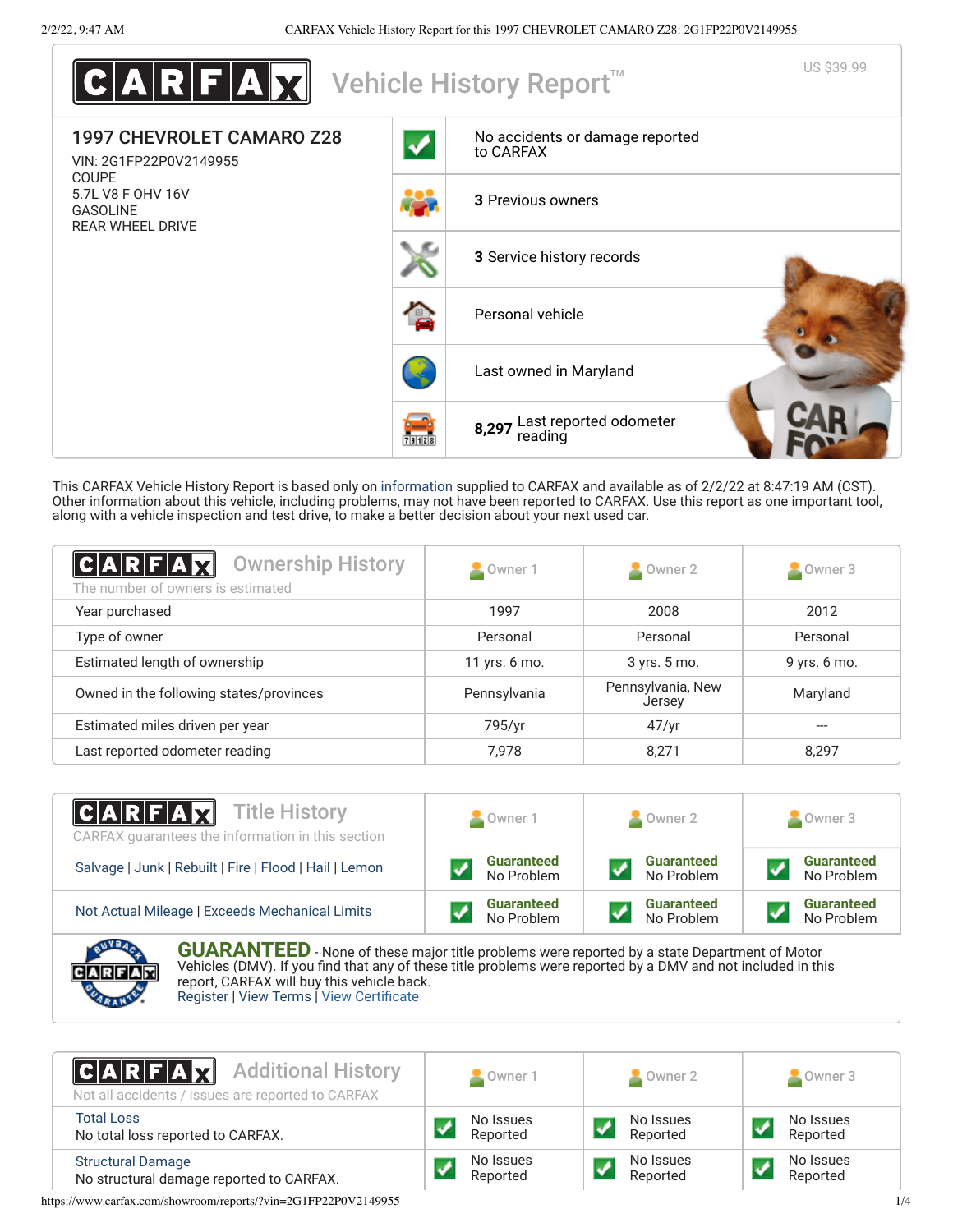2/2/22, 9:47 AM CARFAX Vehicle History Report for this 1997 CHEVROLET CAMARO Z28: 2G1FP22P0V2149955

| <b>Airbag Deployment</b><br>No Issues<br>No Issues<br>No Issues<br>$\boldsymbol{v}$<br>$\boldsymbol{\mathcal{N}}$<br>Reported<br>Reported<br>Reported<br>No airbag deployment reported to CARFAX.<br><b>Odometer Check</b><br>No Issues<br>No Issues<br>No Issues<br>$\boldsymbol{J}$<br>$\boldsymbol{v}$<br>Indicated<br>Indicated<br>Indicated<br>No indication of an odometer rollback.<br>Accident / Damage<br>No Issues<br>No Issues<br>No Issues<br>$\boldsymbol{\mathcal{N}}$<br>$\boldsymbol{\mathcal{J}}$<br>Reported<br>Reported<br>Reported<br>No accidents or damage reported to CARFAX. |  |  |
|------------------------------------------------------------------------------------------------------------------------------------------------------------------------------------------------------------------------------------------------------------------------------------------------------------------------------------------------------------------------------------------------------------------------------------------------------------------------------------------------------------------------------------------------------------------------------------------------------|--|--|
|                                                                                                                                                                                                                                                                                                                                                                                                                                                                                                                                                                                                      |  |  |
|                                                                                                                                                                                                                                                                                                                                                                                                                                                                                                                                                                                                      |  |  |
|                                                                                                                                                                                                                                                                                                                                                                                                                                                                                                                                                                                                      |  |  |
| <b>Manufacturer Recall</b><br>No Recalls<br>No Recalls<br>No Recalls<br>No open recalls reported to CARFAX. Check for open<br>Reported<br>Reported<br>Reported<br>recalls on GM vehicles at recalls.gm.com.                                                                                                                                                                                                                                                                                                                                                                                          |  |  |
| <b>Basic Warranty</b><br><b>Warranty Expired</b><br><b>Warranty Expired</b><br><b>Warranty Expired</b><br>Original warranty estimated to have expired.                                                                                                                                                                                                                                                                                                                                                                                                                                               |  |  |

<span id="page-1-0"></span>**CARFAX** Detailed History

| Owner 1<br>Purchased:<br>1997 |         | Low mileage! This owner drove less than<br>the industry average of 15,000 miles per<br><b>CAR</b><br>FOX<br>year. | Personal Vehicle<br>795 mi/yr                                                                                                   |
|-------------------------------|---------|-------------------------------------------------------------------------------------------------------------------|---------------------------------------------------------------------------------------------------------------------------------|
| Date                          | Mileage | Source                                                                                                            | Comments                                                                                                                        |
| 05/30/1997                    | 56      | Pennsylvania<br>Motor Vehicle Dept.                                                                               | Vehicle purchase reported                                                                                                       |
| 07/09/1997                    |         | Pennsylvania<br>Motor Vehicle Dept.<br>Breinigsville, PA<br>Title #50982166 01 KA                                 | Title or registration issued<br>- First owner reported<br>- Titled or registered as personal vehicle<br>- Loan or lien reported |
| 09/09/1998                    |         | <b>Service Facility</b>                                                                                           | Vehicle serviced<br>Left sunvisor replaced                                                                                      |
| 07/03/2002                    |         | Pennsylvania<br>Motor Vehicle Dept.<br>Kutztown, PA                                                               | Registration updated when owner moved the vehicle<br>to a new location                                                          |
| 10/11/2006                    |         | Pennsylvania<br>Motor Vehicle Dept.<br>Kutztown, PA<br>Title #50982166KA01                                        | Registration issued or renewed                                                                                                  |
| 05/11/2007                    | 7.978   | <b>Inspection Station</b>                                                                                         | Exempt from emissions inspection                                                                                                |

| Owner 2<br>Purchased:<br>2008 | CAR     | Low mileage! This owner drove less than<br>the industry average of 15,000 miles per<br>year. |                                                                        | Personal Vehicle<br>47 mi/yr                        |
|-------------------------------|---------|----------------------------------------------------------------------------------------------|------------------------------------------------------------------------|-----------------------------------------------------|
| Date                          | Mileage | Source                                                                                       | <b>Comments</b>                                                        |                                                     |
| 12/23/2008                    | 8.089   | Pennsylvania<br>Motor Vehicle Dept.<br>Allentown, PA<br>Title #50982166J 02                  | Title issued or updated<br>- New owner reported                        |                                                     |
| 12/30/2008                    | 8.118   | <b>Inspection Station</b>                                                                    | <b>Exempt from emissions inspection</b>                                |                                                     |
| 06/07/2012                    | 8,129   | New Jersey<br>Motor Vehicle Dept.<br>Robbinsville, NJ<br>Title #MH20121590057                | Title issued or updated<br>inventory<br>- Vehicle color noted as White | - Dealer took title of this vehicle while it was in |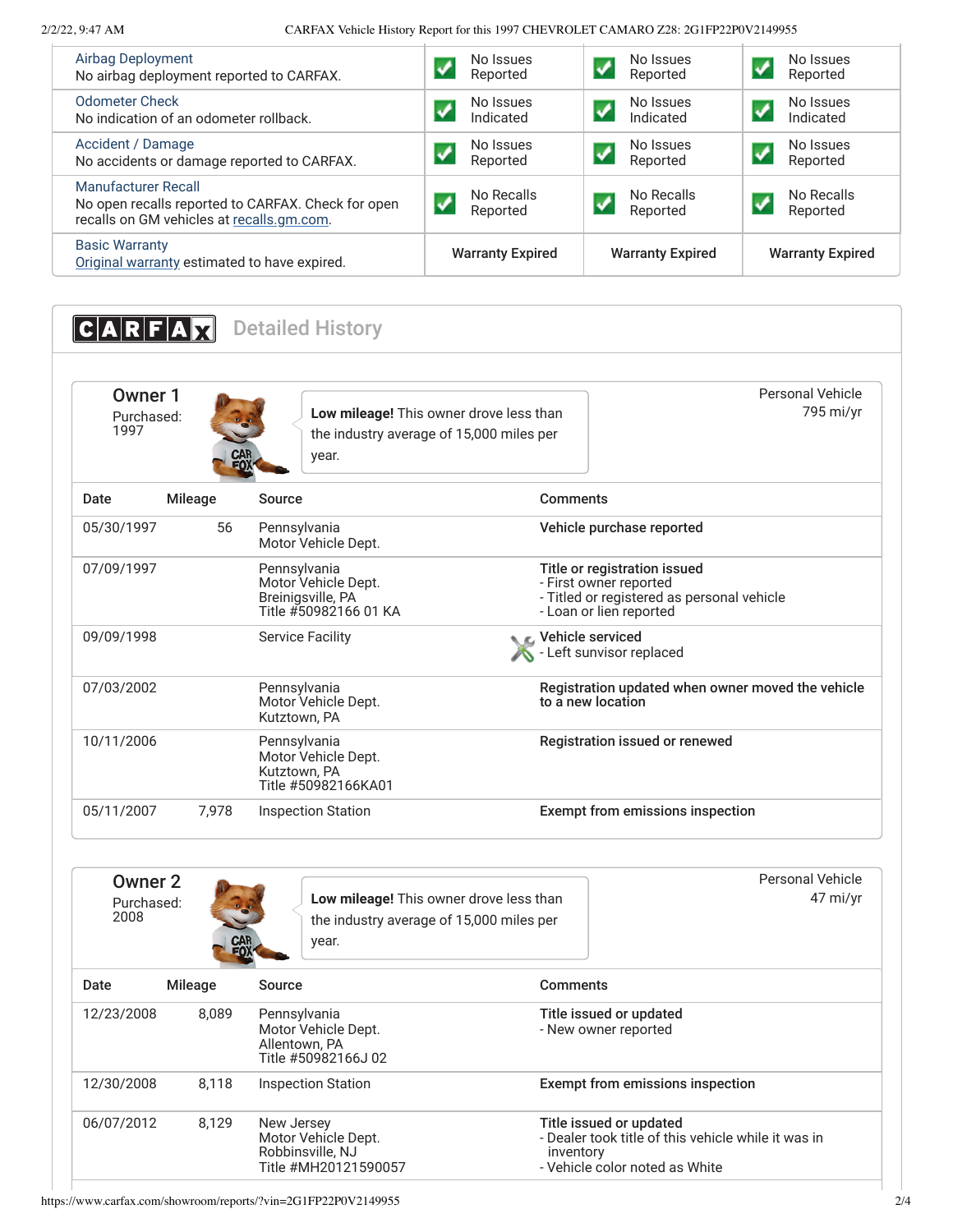| 2/2/22, 9:47 AM |  |
|-----------------|--|
|                 |  |

# CARFAX Vehicle History Report for this 1997 CHEVROLET CAMARO Z28: 2G1FP22P0V2149955

| 8,255 | Dealer Inventory                                                                                                                              | Vehicle offered for sale                                                                                                                                                                                               |
|-------|-----------------------------------------------------------------------------------------------------------------------------------------------|------------------------------------------------------------------------------------------------------------------------------------------------------------------------------------------------------------------------|
|       | New Jersey<br>Motor Vehicle Dept.<br>Lakewood, NJ<br>Title #FR20121850142                                                                     | Title issued or updated<br>- Dealer took title of this vehicle while it was in<br>inventory<br>- Vehicle color noted as White                                                                                          |
| 8,256 | <b>Auto Auction</b>                                                                                                                           | Listed as a dealer vehicle<br>- Vehicle sold                                                                                                                                                                           |
|       |                                                                                                                                               | Millions of used vehicles are bought and<br>sold at auction every year.                                                                                                                                                |
| 8,265 | Dealer Inventory<br>Pasadena, MD                                                                                                              | Vehicle offered for sale                                                                                                                                                                                               |
|       | Rich Mortons Lincoln Mazda<br>Pasadena, MD<br>410-766-4000<br>richmorton.com<br>4.5 / 5.0<br>121 Verified Reviews<br>1,721 Customer Favorites | C Vehicle serviced<br>- Maintenance inspection completed<br>- Oil and filter changed<br>- Battery replaced<br>- Battery/charging system checked<br>- Headlights adjusted<br>- Emissions or safety inspection performed |
| 8,271 | <b>Rich Mortons Mazda</b><br>Pasadena, MD<br>410-766-4000<br>richmorton.com<br>4.5 / 5.0<br>121 Verified Reviews                              | Vehicle sold                                                                                                                                                                                                           |
|       |                                                                                                                                               |                                                                                                                                                                                                                        |

| Owner <sub>3</sub> | Purchased: 2012 |                                                                                                                                                      | Personal Vehicle                                                                                                                                                                  |
|--------------------|-----------------|------------------------------------------------------------------------------------------------------------------------------------------------------|-----------------------------------------------------------------------------------------------------------------------------------------------------------------------------------|
| Date               | <b>Mileage</b>  | Source                                                                                                                                               | <b>Comments</b>                                                                                                                                                                   |
| 07/31/2012         |                 | Maryland<br>Motor Vehicle Dept.<br>Glen Burnie, MD<br>Title #43827727                                                                                | Title or registration issued<br>- New owner reported<br>- Loan or lien reported                                                                                                   |
| 08/04/2012         | 8,297           | <b>Rich Mortons Lincoln Mazda</b><br>Pasadena, MD<br>410-766-4000<br>richmorton.com<br>4.5 / 5.0<br>121 Verified Reviews<br>1,721 Customer Favorites | C Vehicle serviced<br>- Maintenance inspection completed<br>- Tire condition and pressure checked<br>- Battery/charging system checked<br>- Brakes checked<br>- Window(s) checked |
| 10/13/2012         |                 | Maryland<br><b>Inspection Station</b><br>Baltimore, MD                                                                                               | Passed emissions inspection                                                                                                                                                       |
| 08/07/2014         |                 | Maryland<br>Motor Vehicle Dept.<br>Glen Burnie, MD<br>Title #43827727                                                                                | Registration issued or renewed                                                                                                                                                    |
| 10/08/2014         |                 | Maryland<br><b>Inspection Station</b><br>Baltimore, MD                                                                                               | Passed emissions inspection                                                                                                                                                       |
| 08/25/2016         |                 | Maryland<br>Motor Vehicle Dept.<br>Pasadena, MD<br>Title #43827727                                                                                   | Registration issued or renewed<br>- Registration updated when owner moved the vehicle<br>to a new location                                                                        |